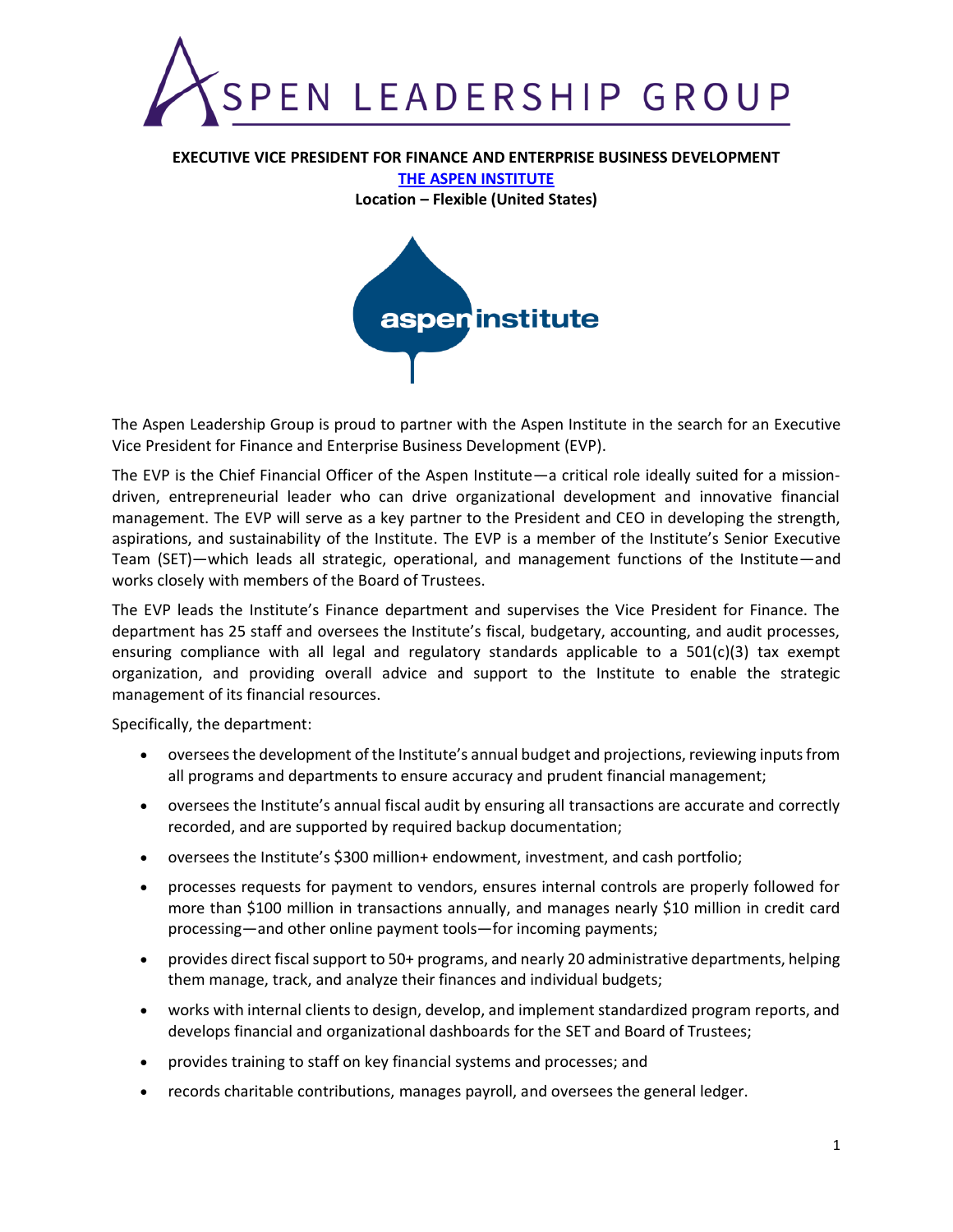In addition to supervising this key function, the EVP:

- leads or coordinates enterprise-level business development projects designed to grow existing sources, and identify new sources of unrestricted revenue (outside of philanthropic activities) to support the Institute's operating budget and enable investment in new capabilities and initiatives;
- leads in the evaluation of and adjustments to the Institute's overall fiscal model and compensation strategies in partnership with the Vice President for People and Culture;
- helps to evaluate and implement new strategic business and revenue opportunities, as well as new efficiencies;
- supervises—or coordinates closely in the supervision of—additional functions, such as information technology and/or Washington, D.C. and New York facilities and workplace services;
- serves as Corporate Treasurer, staffs three Board committees (Finance, Investment, and Audit and Risk), and coordinates closely with the Facilities Committee; and
- provides hands-on financial leadership for major or emerging projects of internal or external significance. Some key initiatives include the Institute's new partnership with Salamander Hotels and Resorts to manage its Aspen Meadows campus; the growth and sustainability of the new Resnick Center for Herbert Bayer Studies in Aspen; the development of market strategies for a major new online tool for assessing youth leadership development; and the Institute's exploration of new partnerships and growth opportunities for live events.

# **ABOUT THE ASPEN INSTITUTE**

The Aspen Institute is a global nonprofit organization committed to realizing a free, just, and equitable society. Founded in Aspen, Colorado in 1949 as the Aspen Institute for Humanistic Studies, the Institute drives change through dialogue, leadership, and action to help solve the most important challenges facing the United States and the world. It bringstogether thoughtful people with diverse backgrounds and points of view; cultivates and supports values-based, purpose-driven leaders in many communities; and turns ideas into action and impact for individuals and society. The Aspen Institute has earned a reputation for gathering diverse, nonpartisan experts, creatives, scholars, and grassroots leaders to address some of the world's most complex problems. Its goal is always to have an impact beyond the convening space, and to provoke, further, and improve actions taken in the world.

With its Washington, D.C. headquarters, Aspen campus, network of international partners, more than 500 staff, and dozens of programs, the Aspen Institute has significant reach, vast networks, and a track record of success. Its 20+ Policy Programs use the tools of convening, leadership development, network building, practice sharing, and collective impact to drive change in crucial issue areas—ranging from educational excellence to economic opportunity, and from climate change to national security. Its Leadership Programs and the fellowships of the Aspen Global Leadership Network cultivate the next generation of values-based, purpose-driven change-makers across sectors, and ground their work in the Executive Seminar—which dates to the Institute's founding. Its Public Programs—anchored by the signature Aspen Ideas Festival—bring people together to elevate breakthrough ideas and inspire progress on the most pressing challenges facing our world.

This scope and depth—developed over decades of growth and innovation—has afforded the Aspen Institute an international reputation for excellence in dialogue, convening, leadership development, and the amplification of transformational ideas. In the coming years, the Institute seeks to build on this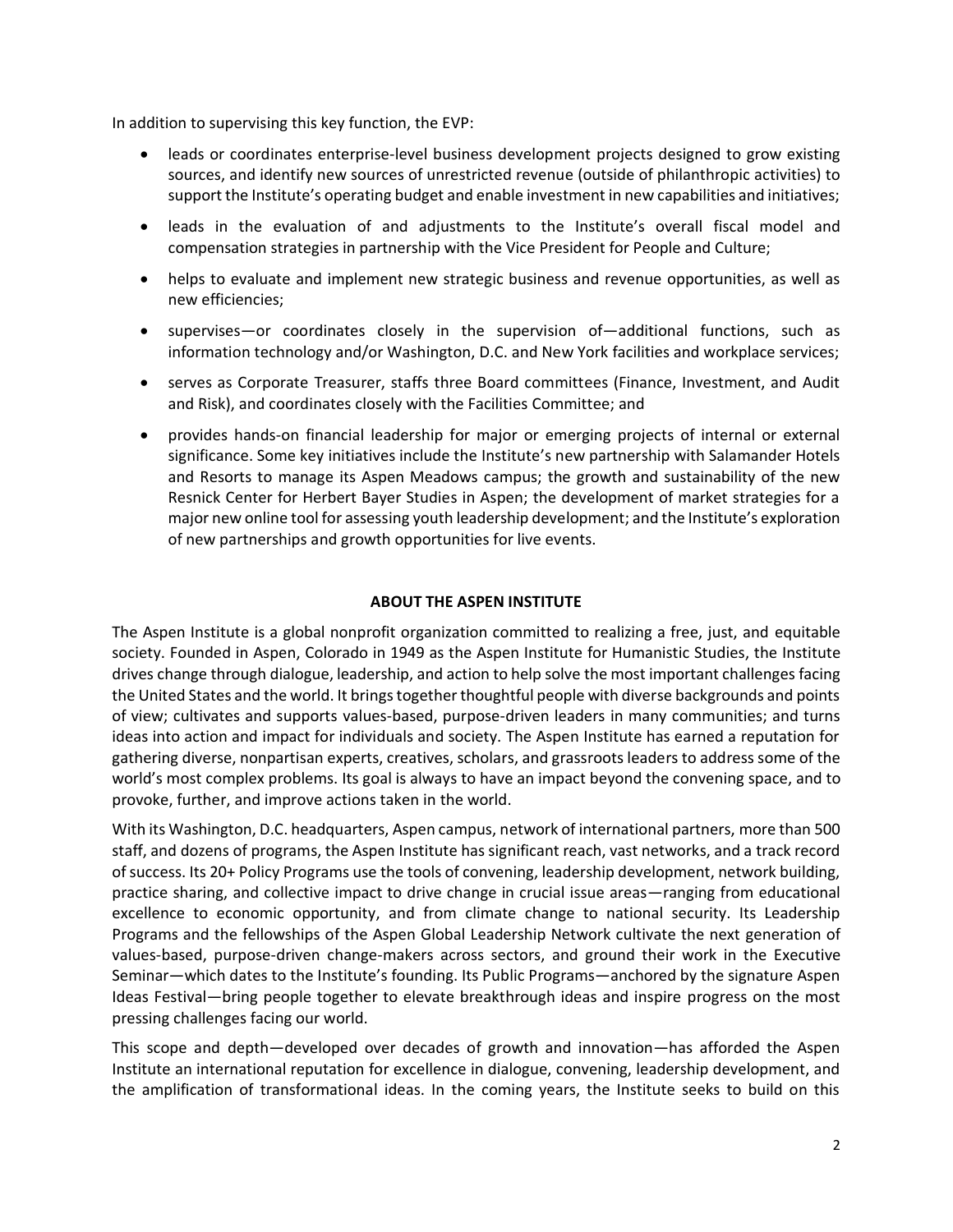foundation by elevating, enhancing, and integrating its strongest assets in pursuit of even deeper impacts for people and communities.

Recently, the Institute has launched new initiatives focused on addressing the climate crisis, criminal justice reform, economic inclusion, grassroots and community leadership, empowering young people, and more. In the Roaring Fork Valley of Colorado—where the Institute was founded and where it maintains its Aspen Meadows campus—it has broadened its partnerships with the local community through the Hurst Community Initiative, and has deepened its connection with its aesthetic and cultural heritage through the creation of a \$20 million educational facility and creativity corridor, including the newlyconstructed Resnick Center for Herbert Bayer Studies—which houses the Institute's growing Bauhaus art collection. To respond to one of the most urgent challenges of our time, the Institute created the Aspen Partnership for an Inclusive Economy (APIE) in 2019 which is anchored by a \$26 million commitment from Mastercard and an \$11 million investment from Prudential. Through APIE, the Institute is bringing together its networks and programs with a diverse range of public, private, and nonprofit leaders to help reconstruct the global economy so that it drives greater security, opportunity, and resilience for all. In May 2022 (and for three years thereafter), the Institute will partner with the City of Miami Beach to host the Aspen Ideas: Climate, an inclusive multi-day event focused on global and local solutions to the climate crisis that will bring together policymakers, scientific experts, business leaders, innovators, artists, young leaders, and the public.

In these undertakings, as in all of its efforts, the Aspen Institute possesses a deep sense of humanistic optimism and the motivation it fuels to make a difference. It does its work because it is committed to driving change toward a free, just, and equitable society. That is its purpose, and it pursues it relentlessly in everything it does.

# **REPORTING RELATIONSHIPS**

The Executive Vice President for Finance and Enterprise Business Development will report to the President and Chief Executive Officer, Daniel R. Porterfield. In their management capacity, the Executive Vice President will empower and motivate staff through active communication, coaching, and honest and constructive feedback with an unwavering commitment to diversity, equity, and inclusion and its value to successful teams and organizations.

# **FROM THE PRESIDENT AND CEO**

*The search for our next Executive Vice President for Finance and Enterprise Business Development could not come at a more pivotal time—for the Institute and for society—and I believe the opportunities for difference-making through this position are truly unique across the nonprofit sector.*

*This crucial role will serve as a partner to me, as President and CEO, in leading a financial and business development strategy for the Aspen Institute that enhances our already strong reputation and brand, effectively supports our expansive and influential programs, grows our nearly unparalleled network of partners and supporters, and enables us to develop transformational new concepts and opportunities to drive social change at a time of profound need for our country and the world. We are seeking—and I am excited to work with—a financial and operational leader with the energy, creativity, ambition, and vision to help take our work to the next level of impact.*

*The ideal candidate for this position will be an outstanding finance professional, organizational leader, and strategist with a demonstrated track record of budget oversight and management for a nonprofit of*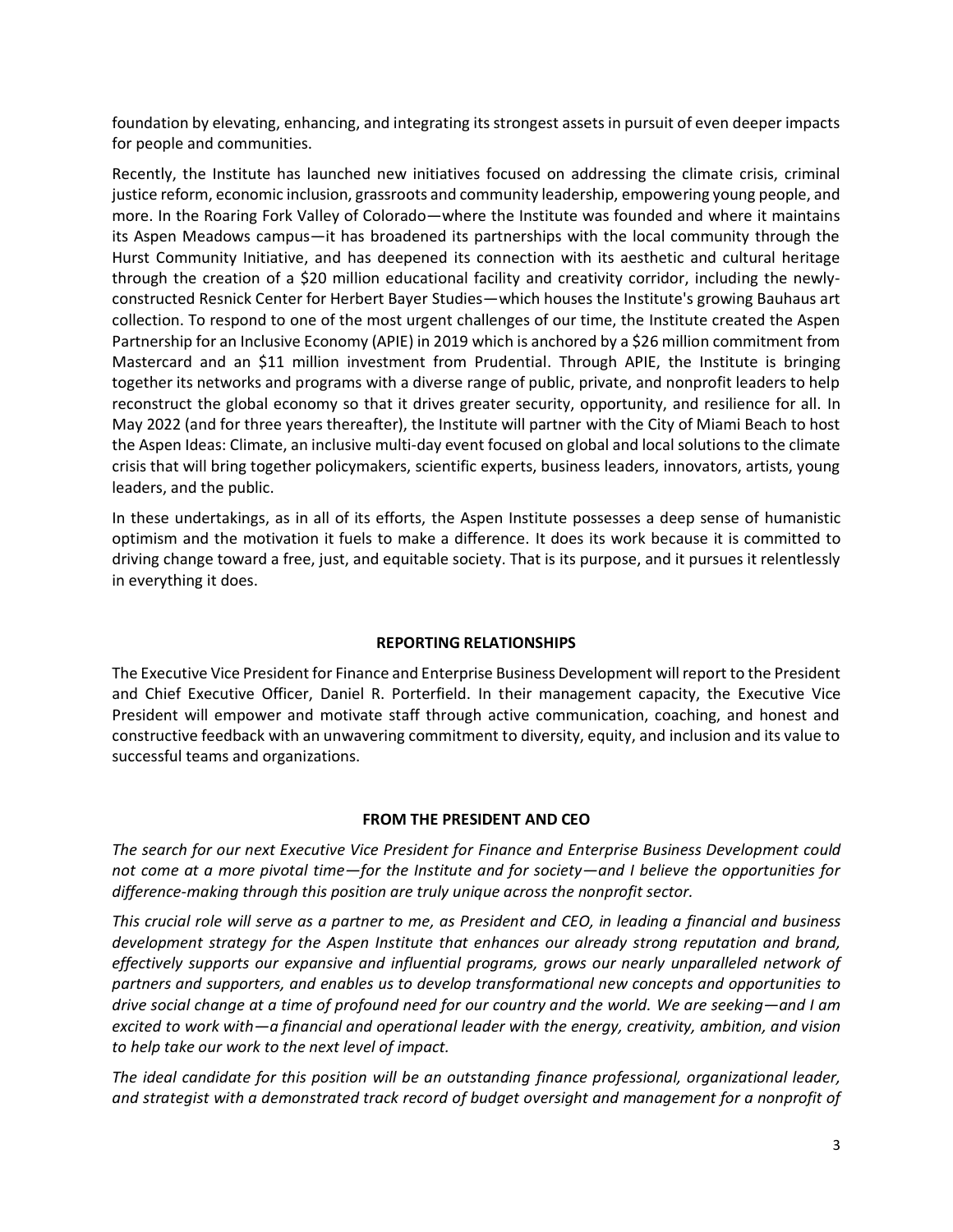*our size, scope, and complexity. We will work together to scale the success and resources of the Institute, develop a comprehensive, forward-looking financial and operational strategy, and enhance the organization's ability to develop and fund extraordinary work that makes a difference for people and communities all around the world.*

*Thank you for your consideration of this singular and exciting opportunity.*

–Daniel R. Porterfield, President and CEO

# **THE ASPEN INSTITUTE'S COMMITMENT TO DIVERSITY, EQUITY, INCLUSION, AND ANTI-RACISM**

The Aspen Institute was founded in 1949 in a moment of humanistic optimism after a period of world war, genocide, and nuclear devastation. In the year after its founding, its first trustees stated that the essence of the Institute's ideals "is the affirmation of [human] dignity."

The Aspen Institute's enduring purpose, in the service of human dignity, is to drive change toward a free, just, and equitable society—domestically and around the globe. This requires it to live the values of diversity, equity, inclusion, and anti-racism in everything it does.

Fulfilling its mission also means working to better understand and acknowledge America's long history of racism and systemic injustice and embrace its responsibility to address and transform these realities, both within the organization, and in society at large. It must continually examine its history, internal culture, and practices, and be committed to holding itself accountable. Its mission calls on it to recognize, value, and celebrate the identities, experiences, agency, and perspectives of all people. By fostering a community of diverse talents, voices, and backgrounds—which requires constant commitment—it lives and renews its mission and values.

To achieve its mission, the Institute commits to working proactively to advance the principles of diversity, equity, inclusion, and anti-racism across its myriad endeavors—from program design, policy development, convenings, network-building, and leadership initiatives to internal matters, such as the recruitment, compensation, training, and advancement of staff.

This commitment is both deeply enriching and unavoidably challenging, requiring inclusive dialogue, open-mindedness, reflection, evaluation, and change on profound matters of identity and justice. The steps needed for progress are not always clear, and people of principle may not always agree about the best path forward. Bias, privilege, power imbalances, racism, and discrimination are pervasive factors that can be difficult to confront—within society, within institutions, within others, and within ourselves. Meeting this challenge requires leadership, staff, and all members of the community to engage thoughtfully with one another and always promote diversity, equity, inclusion, and anti-racism. Doing so enhances both the impact of the Institute's work and the quality of the workplace.

As a result, the Institute understands that living its commitment to diversity, equity, inclusion, and antiracism is not work for one time, but for all time—for the good of all, and in service to the enduring mission of the Aspen Institute. It embraces this commitment to addressing injustices with humility, optimism, and determination—now and always.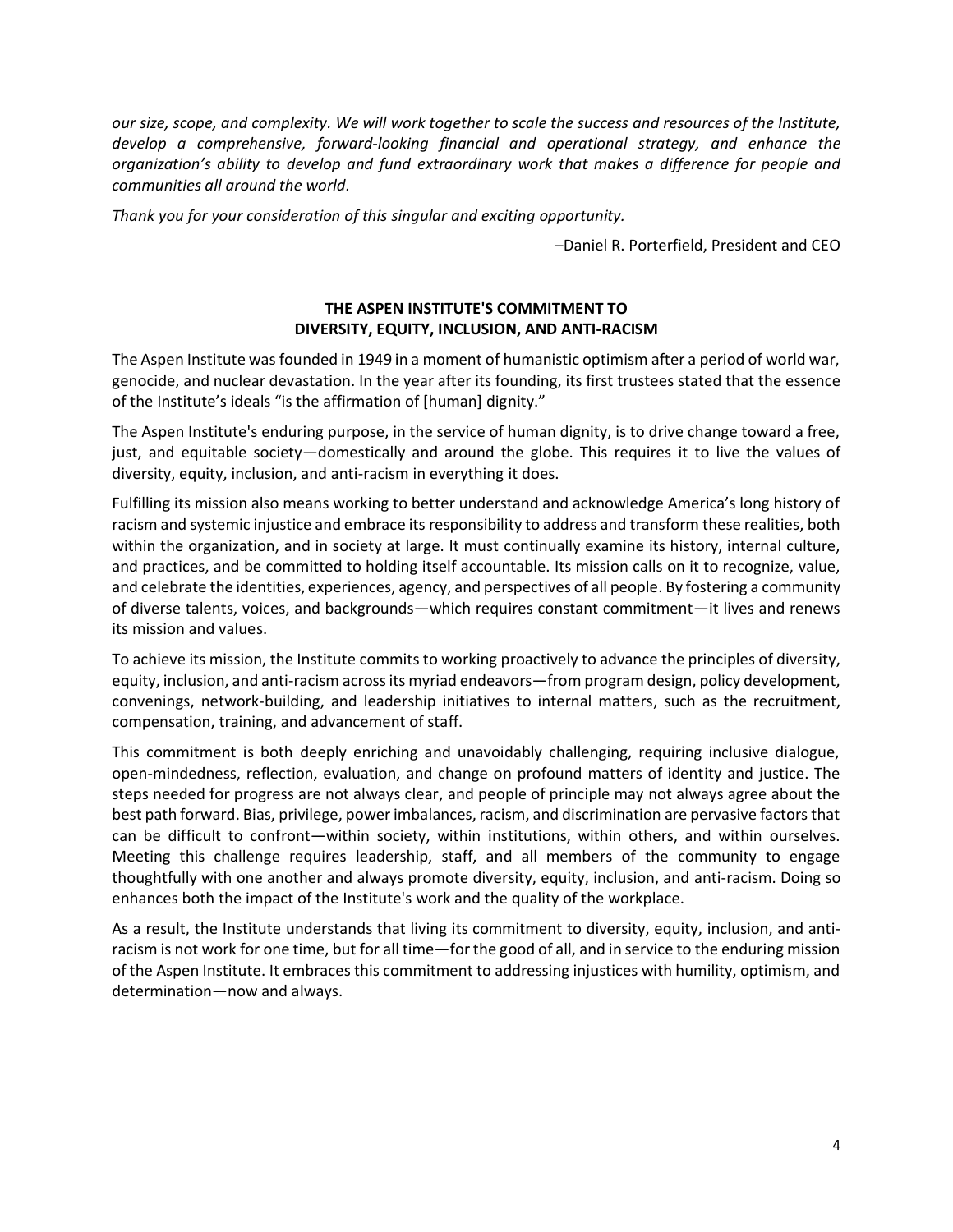# **PRIMARY RESPONSIBILITIES**

### **Institutional Leadership**

The Executive Vice President for Finance and Enterprise Business Development will

- partner with the President and CEO and the Senior Executive Team (SET) on all aspects of the Institute's mission, strategy, finance, and operations;
- in coordination with and through the supervision of the Vice President for Finance, lead the Institute's Finance department and all aspects of the Institute's processes for budget development, financial strategy, investments, fiscal tracking and reporting, and expense management;
- staff the Board Finance, Investment, and Audit and Risk Committees, and coordinate with the Facilities and Executive Committees;
- partner with the SET on the Institute's financial management, budgeting, new business development, compensation approaches, DEI commitments, strategic partnerships, and more;
- serve as a key partner in the exploration, design, and launching of major concepts and strategic initiatives, particularly by crafting the business and financial structures to enable their success;
- work with the President and CEO, SET, Board of Trustees, and program leaders to develop major or emerging revenue-generating opportunities;
- provide timely, accurate, and complete reports to the President and CEO, SET, Board of Trustees, and other stakeholders;
- help foster a culture of financial literacy at the Aspen Institute; and
- provide training and staff development opportunities to staff as warranted.

# **Additional Leadership and Management Responsibilities**

The Executive Vice President for Finance and Enterprise Business Development will

- oversee overall fiscal management for the Institute, including accounting; annual budget preparation; reporting; payroll and cash management; investments and audit; and contract compliance;
- oversee the coordination and activities of independent auditors and the preparation of the annual financial statements and footnotes, Form 990 tax filings, and other regulatory reporting;
- oversee administration and financial reporting of the organization's 403(b) Plan, insurance plans, and health care coverage administration and analysis;
- conduct treasury management, including commercial and merchant accounts, trusts, cash management, and lines of credit;
- hold fiduciary responsibility for administering restricted and endowed gifts;
- oversee management of foundation and government grants, including funder reporting, audit accountability, direct and indirect expense allocation, and A-133 audit requirements;
- be responsible for all state and federal tax reporting requirements, as well as personal property, payroll, and fringe benefit plans;
- supervise the Vice President for Finance and coordinate closely with them on all of the above; and
- oversee, or coordinate closely in the oversight of the Institute's information technology team and systems, real estate leases, and office services for the Institute's Washington, D.C., and New York facilities and workplace services.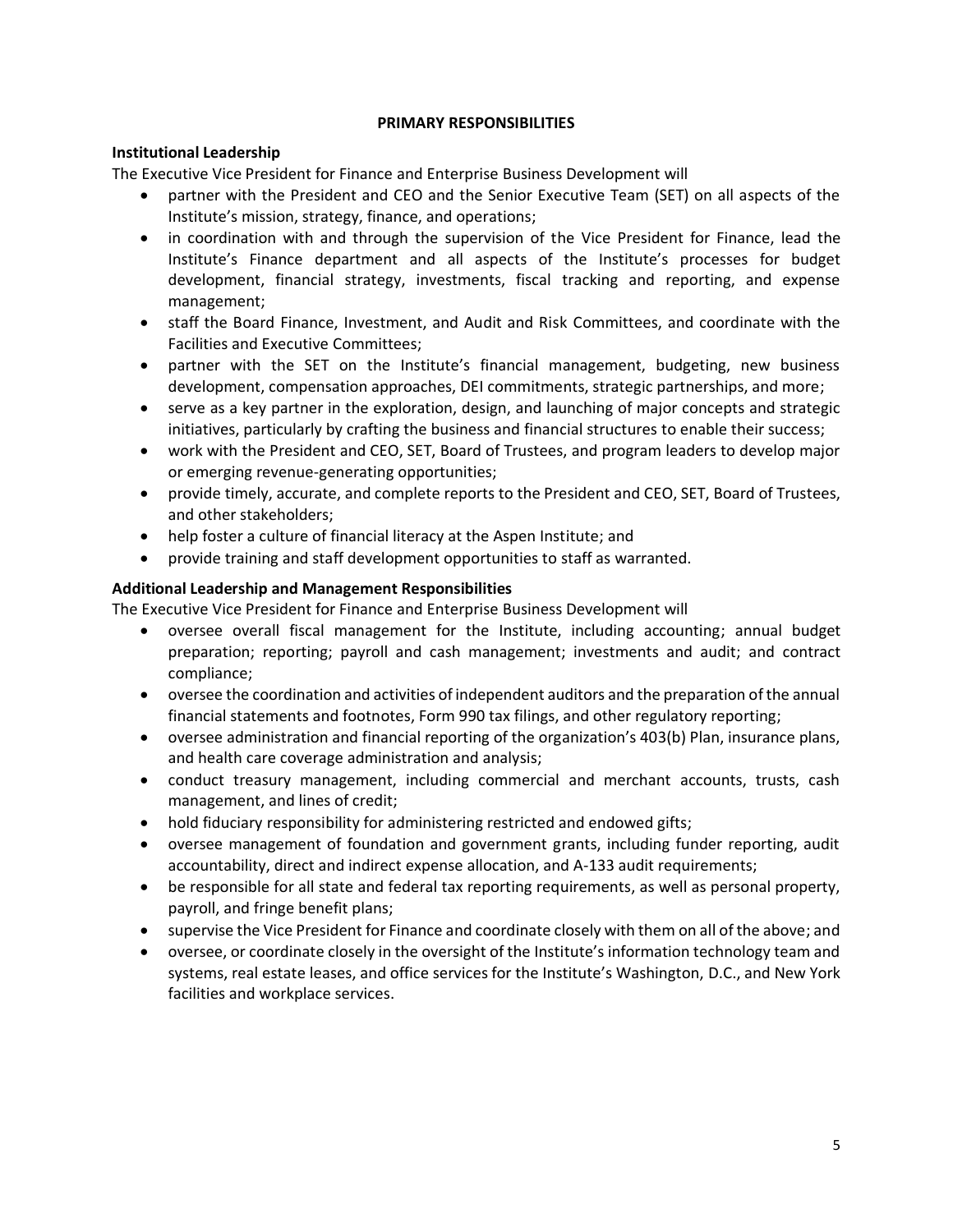### **LEADERSHIP AND KEY COLLEAGUES**

### **Daniel R. Porterfield**

### **President and Chief Executive Officer**

Daniel R. Porterfield is President and CEO of the Aspen Institute. He has been recognized as a visionary strategist, transformational leader, devoted educator, and passionate advocate for justice and opportunity. At the Aspen Institute, Porterfield has worked to build upon the organization's legacy of societal influence and commitment to human dignity while positioning it for a future where it can make its most profound and lasting impacts.

Prior to leading the Aspen Institute, Porterfield served for seven years as the President of Franklin & Marshall College, a national liberal arts college founded by Benjamin Franklin in 1787. Under his leadership, Franklin & Marshall set records for applications, fundraising, and fellowships; developed cutting-edge new centers for student wellness, career services, and faculty excellence; and constructed a new athletics stadium and visual arts center.

Porterfield led Franklin & Marshall in the development of the Next Generation Initiative talent strategy, through which the College strengthened its academic excellence and competitiveness by tripling its percentage of incoming low-income students and more than doubling its percentage of domestic students of color. For this work, Porterfield and Franklin & Marshall received national recognition and visibility, including high-profile coverage in *The Washington Post* and *The New York Times,* on the PBS NewsHour, and at several White House summits of educational leaders. The Next Generation Initiative also helped to galvanize the creation of a national project of the Aspen Institute's College Excellence Program, the American Talent Initiative (ATI). Funded by Bloomberg Philanthropies, the ATI has a national goal of enrolling 50,000 more high-achieving low-income students in leading institutions by 2025.

Before assuming the presidency at Franklin & Marshall, Porterfield served as Senior Vice President for Strategic Development and as an award-winning professor of English at his alma mater, Georgetown University. In this role, he led Georgetown's institutional positioning, strategy formation, communications, government relations, community relations, and intercollegiate athletics. He also spearheaded the University's relationship with Washington, D.C. Public Schools and founded a number of Georgetown programs for immigrant children, D.C. students, and marginalized youth.

Prior to coming to Georgetown in 1997, Porterfield served for four years as Communications Director and Chief Speechwriter for the U.S. Secretary of Health and Human Services.

Porterfield has received awards and recognitions from the KIPP Foundation, the "I Have A Dream" Foundation, the Posse Foundation, and the Kaplan Educational Foundation. He serves on the National Board of Directors of Teach For America and on the board of the Education Trust and is a former trustee of the College Board. He was named a White House Champion of Change in 2016 and was elected to the American Academy of Arts and Sciences in 2020.

Porterfield earned B.A. degrees from Georgetown and Oxford—where he was a Rhodes Scholar—and his Ph.D. from The City University of New York Graduate Center, where he was awarded a Mellon Fellowship in the Humanities and wrote his dissertation on the poetry of American prisoners. He has been awarded honorary degrees from Wake Forest University, Miami Dade College, Queens University of Charlotte, Elizabethtown College, and Mt. Aloysius College.

A native of the City of Baltimore, where he was raised by a single mother at the height of the civil rights movement, Porterfield and his wife, attorney Karen A. Herrling, live in Virginia and have three children.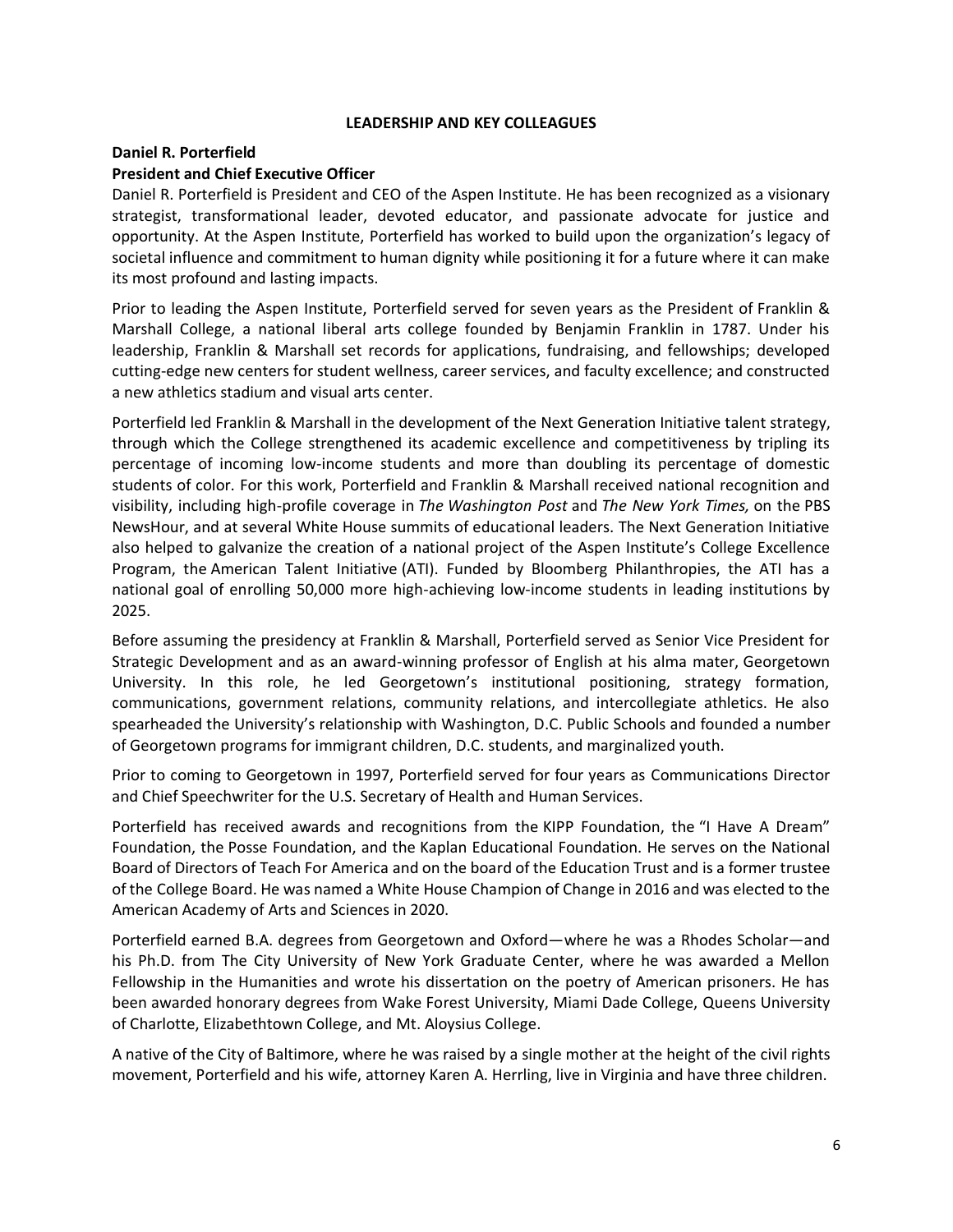### **Elliot Gerson**

### **Executive Vice President for Policy and Public Programs and International Partners**

Elliot Gerson is the Executive Vice President at the Aspen Institute responsible for its Policy Programs, its Public Programs, and its relations with its International Partners. The Institute's more than 30 Policy Programs focus on both domestic and international issues. They foster candid dialogue among leaders and policy experts, advocate new policy, and have enormous impact on the ground. The Institute's public programs—including the Aspen Ideas Festival, the Aspen Security Forum, CityLab, and many smaller programs across the country and world—open the Institute's doors to a broader audience and further both its educational goals and its promotion of ideas that lead to action. The Institute has International Partners based in the Czech Republic, France, Germany, India, Italy, Japan, Mexico, New Zealand, Romania, Spain, and Ukraine.

Gerson also administers the U.S. Rhodes Scholarships. He was a Rhodes Scholar at Oxford; a US Supreme Court clerk; practiced law in government, and privately; held executive positions in state and federal government, and on a presidential campaign; and was president of start-ups in health care and education, and of two leading national insurance and health-care companies. He has served on many non-profit boards, especially in the arts.

### **David Langstaff**

### **Executive Vice President for the Leadership Division**

David Langstaff serves as Executive Vice President for the Leadership Division of the Aspen Institute, having served in an interim capacity from March 2018 through October 2019. The Leadership Division houses the Aspen Global Leadership Network; Executive Leadership and Justice and Society Seminars; the Office of Curriculum and Moderators; and Weave: The Social Fabric Project. Langstaff has been actively involved with the Aspen Institute for more than twenty years as a moderator of values-based leadership seminars and as Chairman of the Advisory Board of the Business and Society Policy Program.

Langstaff currently is a director of Premier, Inc. (NASDAQ: PINC) where he serves on the Audit, Nominations and Governance, and other committees. He serves as Chairman of the Board of Idemia-National Security Solutions and is a Director of Boston Dynamics. Langstaff is a Trustee of the Committee for Economic Development and a Director of the Wolf Trap Foundation. In 2009, Langstaff was named Chairman of the Board of Directors of TASC, Inc., and later served as President and Chief Executive Officer until 2013. Previously, he was Founder, President and Chief Executive Officer, and Director of Veridian Corporation, which he took public in 2002 (NYSE: VNX). Langstaff served as Chief Financial Officer, Chief Operating Officer, and Chief Executive Officer of predecessor companies of Veridian since 1984. Langstaff also has served in executive positions and as a director of other private and public companies, and as a Special Advisor to General Atlantic, LLC. Langstaff served as a member of the Board of Directors of The Hitachi Foundation, was a member of the Defense Business Board, and has served on the boards of a number of community, arts, and educational institutions.

Langstaff performs from time to time as a baroque soloist with amateur and professional orchestras and was Executive Producer of the Emmy- and Grammy-nominated, eight-episode PBS television special on the history of recorded music called *Soundbreaking*, with Sir George Martin. He earned a B.A., *cum laude*, from Harvard University and an M.B.A. from Harvard Graduate School of Business Administration. He resides on a farm in Comus, MD with his wife of more than forty years.

#### **Cynthia McKee**

#### **Executive Vice President for Institutional Advancement**

Cynthia McKee serves as Executive Vice President for Institutional Advancement at the Aspen Institute. In this role, she leads fundraising and donor relations through oversight of the Office of Institutional Advancement, which includes principal, major, and planned gift fundraising; corporate and foundation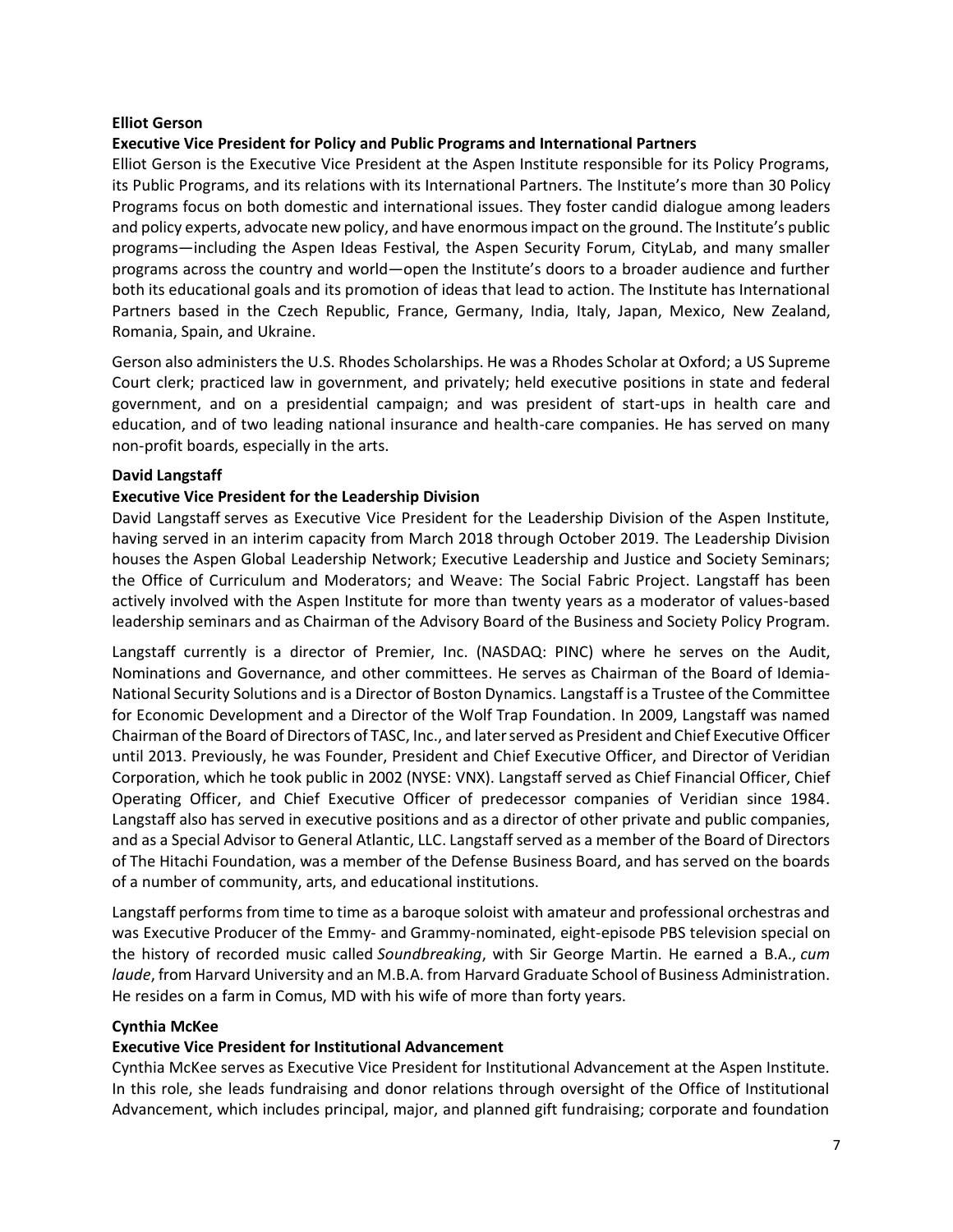relations; annual giving and membership programming through the Society of Fellows; major events; and Advancement Communications. She also serves as a strategic partner to programs across the Institute in supporting program-led and program-specific fundraising and partnerships.

McKee has extensive experience in fundraising, campaign strategy and execution, and donor development. She previously served as Senior Vice President for Development at the global nonprofit organization, Conservation International (CI), where she worked directly with CI's Board of Directors, CEO, and senior leadership to ensure the organization's high impact conservation goals were securely funded. She led CI's highly successful \$1.1 billion People Need Nature campaign which concluded in 2020.

Before joining CI in January 2011, McKee was the Director of Development and Marketing for the National Fish and Wildlife Foundation (NFWF), where she was responsible for developing the organization's fundraising and marketing strategy and leading efforts to secure private sector gifts to leverage multimillion dollar public funds.

Previous to NFWF, McKee worked with the board and high-net-worth individuals at Special Olympics, and before that, she was Director of Principal Gifts at The Nature Conservancy where she launched their principal gifts program to bolster its US \$1.4 billion Campaign for Conservation. McKee has also served in the major gifts departments at World Wildlife Fund and the Pan American Development Foundation at the Organization of American States. She began her career as a political fundraiser.

# **James S. Crown**

#### **Chair, Aspen Institute Board of Trustees**

James S. Crown is Chairman and Chief Executive Officer of Henry Crown and Company, a privately owned company which invests in public and private securities, real estate, and operating companies. He is chairman of the Aspen Institute, and trustee of the Museum of Science and Industry and the University of Chicago. He serves as lead director of General Dynamics Corporation and is a director of JPMorgan Chase. Crown is a member of the Illinois State Bar Association and the American Academy of Arts and Sciences, and a former member of the President's Intelligence Advisory Board appointed by President Barack Obama. Crown was born in Chicago in 1953, the son of Lester and Renée (Schine) Crown. He earned a B.A. in political science in 1976 from Hampshire College in Amherst, Massachusetts. He received his law degree in 1980 from Stanford Law School, where he was projects editor of the Stanford Law Review and a member of the Stanford Public Interest Law Foundation. Upon graduating from law school, Crown joined Salomon Brothers Inc., in New York City, as an associate. He became a Vice President of the Capital Markets Service Group in January 1983. In April 1985, he returned to Chicago to join his family's investment firm. Crown has been married to the former Paula Hannaway since 1985. He and Paula have four children.

#### **L. Brooks Entwistle**

#### **Aspen Institute Trustee and Chair, Finance Committee**

Brooks Entwistle is the SVP of Global Customer Success, and the Managing Director for APAC and MENA at Ripple. Prior to joining Ripple, he served as Chief Business Officer International for Uber, responsible for business development and the firm's relationships across Asia Pacific, EMEA, and Latin America. Previously, he was the CEO of Everstone Capital, a premier India and Southeast Asia focused private equity and real estate investment firm. Before joining Everstone in 2014, Entwistle was a Partner at Goldman Sachs where he spent 22 years in various capacities, including 15 years based in Asia. Most recently, he was Chairman of Goldman Sachs South East Asia as well as CEO of Goldman Sachs Singapore. Prior to this, he spent 5 years in Mumbai as CEO and Founder of Goldman Sachs India where he was responsible for leading and building the firm across all divisions. He also served as the Founder & Co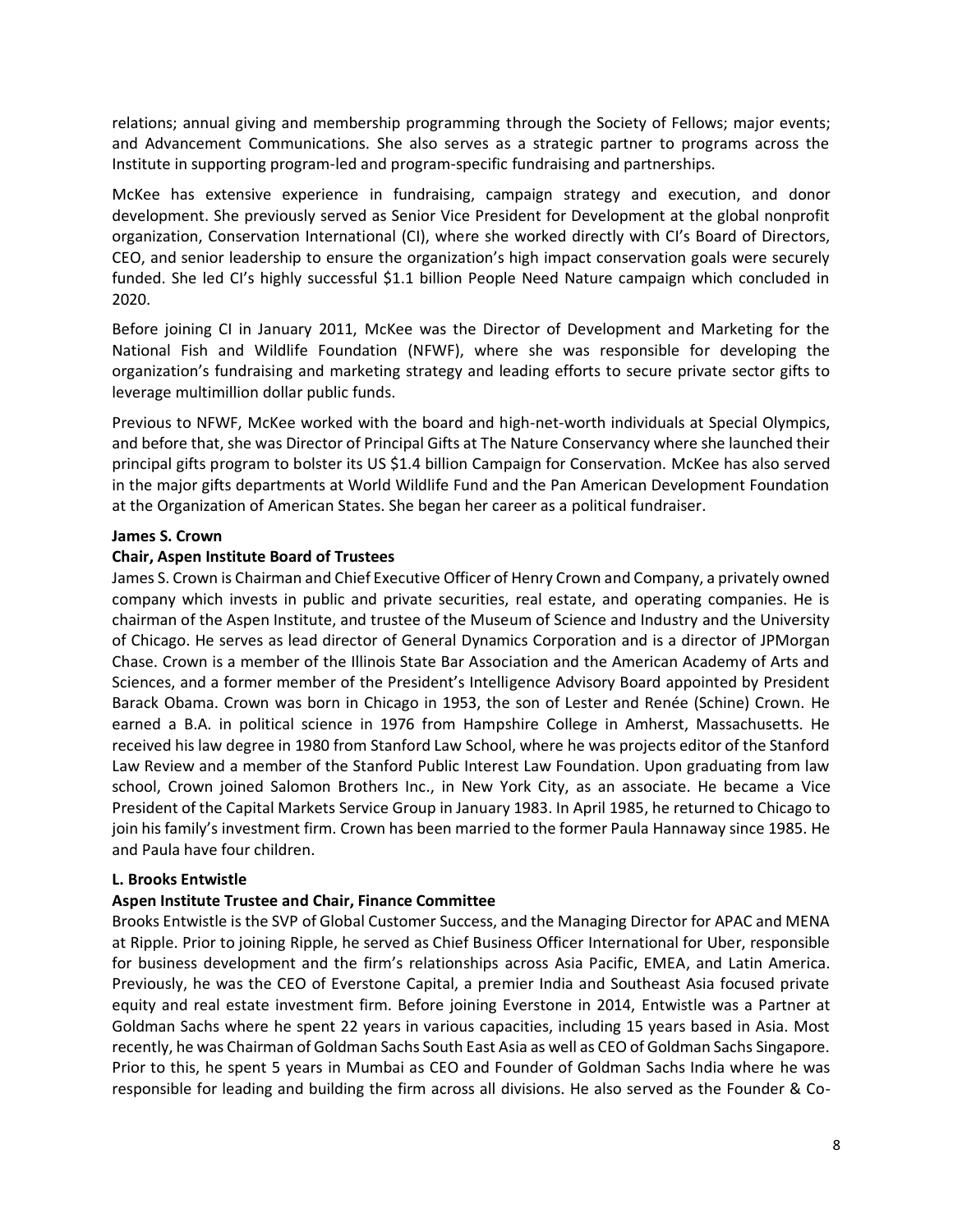Head of Goldman Sachs Asia's High Technology Group. Earlier in his career, Brooks served as a District Electoral Supervisor with the United Nations Transitional Authority in Cambodia (UNTAC).

Brooks holds a bachelor's degree from Dartmouth College and a master's degree in Business Administration from Harvard Business School. He is currently a trustee of the Aspen Institute, EmancipAction, The John Sloan Dickey Center for International Understanding at Dartmouth College, and Young Life.

An avid mountaineer and big mountain skier, Brooks is the oldest American to summit and ski an 8,000 meter peak, Cho Oyu in Tibet in 2016. He also summited Everest from the North Side in Tibet in 2017 in a guided climb record 27 days.

# **PREFERRED COMPETENCIES AND QUALIFICATIONS**

The Aspen Institute seeks an Executive Vice President for Finance and Enterprise Business Development with

- a deep commitment to the values, ethos, history, and mission of the Aspen Institute;
- experience leading successful multi-year budget planning and management for large, complex organizations with global reach;
- experience and proven success leading a high-performing finance team at an organizational level;
- success as an engaged leader, collaborator, and communicator within a complex organization and with a highly engaged Board of Trustees and other stakeholders;
- outstanding oral and written communication skills;
- a record of success in financial modeling and in exploring, developing, and institutionalizing new business and revenue opportunities; and
- experience leading diverse teams and promoting an equitable and inclusive environment where all team members are valued, and have clear roles and responsibilities aligned to team goals.

A bachelor's degree is required for this position as is at least fifteen years of management experience, ideally in a complex nonprofit or other mission-driven environment.

# **SALARY AND BENEFITS**

The Aspen Institute offers a competitive salary an[d benefits package.](https://www.aspeninstitute.org/careers/our-benefits/)

# **LOCATION**

The location for this role is flexible within the United States, with the expectation of regular travel to the Institute's Washington, D.C. office. The Executive Vice President will occasionally work from the Institute's campus in Aspen, Colorado—especially in the summer—or travel for Institute meetings and events.